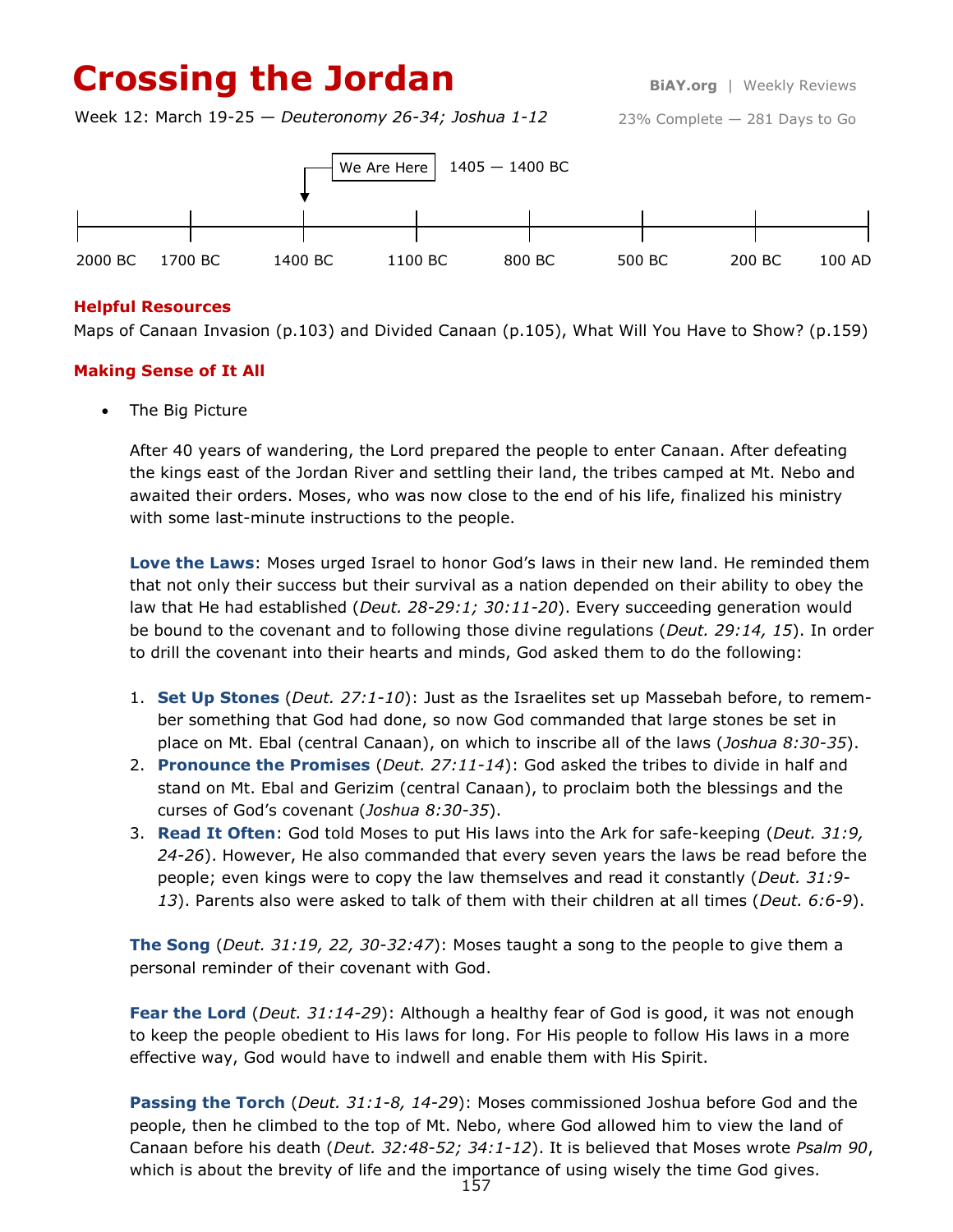After Moses' death, Joshua took the Israelites into Canaan. Here are some highlights:

**Crossing the Jordan** (*Joshua 3:1-17*): The power of God was evident as He stopped the Jordan River from flowing, so that the people could cross into Canaan. Again, Joshua set up Massebah (memorial stones) at Gilgal (*4:1-5:1*). The entrance into Canaan was on the very day that Israel left Egypt, the Day of Passover, 40 years later (*4:19; 5:2-12*).

**The Fall of Jericho** (*6:1-27*): As the people obeyed God's strange instructions, they watched as He pulled down the wall of Jericho and saved Rahab for her part in helping the Israelite spies (*2:1-24*). Rahab became the mother of Boaz, forefather of David, and part of the lineage of Christ (*Matt. 1:5*).

**The Sin of Achan** (*7:1-26*): Again, obedience to God was key to Israel's success, as the greed of Achan led to Israel's defeat at the little town of Ai. Achan and his family were killed for his greed, a reminder that one person's sin affects those around him.

**North and South**: Even though kings allied against them, Joshua and the Israelites destroyed every enemy in their wake, and, as a result, secured the land of Canaan.

- Prophetic Passages
	- 1. **Israel's Fall** (*Deut. 28:15-29:1; 30:1-10*): Similar to earlier prophecies, the Lord foretold of the nation's fall, His judgment, and, then, its final, faithful return to Him.
	- 2. **Jericho's Curse** (*Joshua 6:26*): Joshua cursed the ruins of Jericho so that whoever rebuilt it would suffer the loss of his two sons; Hiel fulfilled this curse (*1 Kings 16:34*).
	- 3. **Noah's Curse** (*Gen. 9:25, 26*): Noah's curse on Canaan became a reality, as the tribes there were either destroyed or made subservient to the people of Shem (Israelites).
- Pictures of Christ
	- 1. **The Rock** (*Deut. 32:4*) Although Moses was speaking of God, he was describing His Son who will come, the Chief Cornerstone who is "just, faithful, and can do no wrong."
	- 2. **Commander of the Lord's Army** (*Joshua 5:13-15*): Here is a theophany, a preincarnate appearance of Christ; Joshua responded appropriately in worship.
- Personal Application
	- 1. **A Love for the Law**: We too should be reading God's Word regularly, as a delight not a duty, impressing it on our hearts and minds and inspiring a love for it in our children.
	- 2. **When It's All Said and Done**: In *Psalm 90:1-12,* Moses reminds us that we don't have long to live on earth; that being said, he implores God's people to consider what it is that we want to be said of us after our days are done. Read the poem following this review.

#### **The Bottom Line**

Strive to live a life of *faithfulness* and *obedience* to God.

#### **Questions to Consider**

- 1. When all is said and done, what will you have to show for your life? Will God be pleased?
- 2. Is God different in the Old Testament compared to the New Testament? Explain.
- 3. Name the gods that Americans worship today. Why is it foolish to worship them?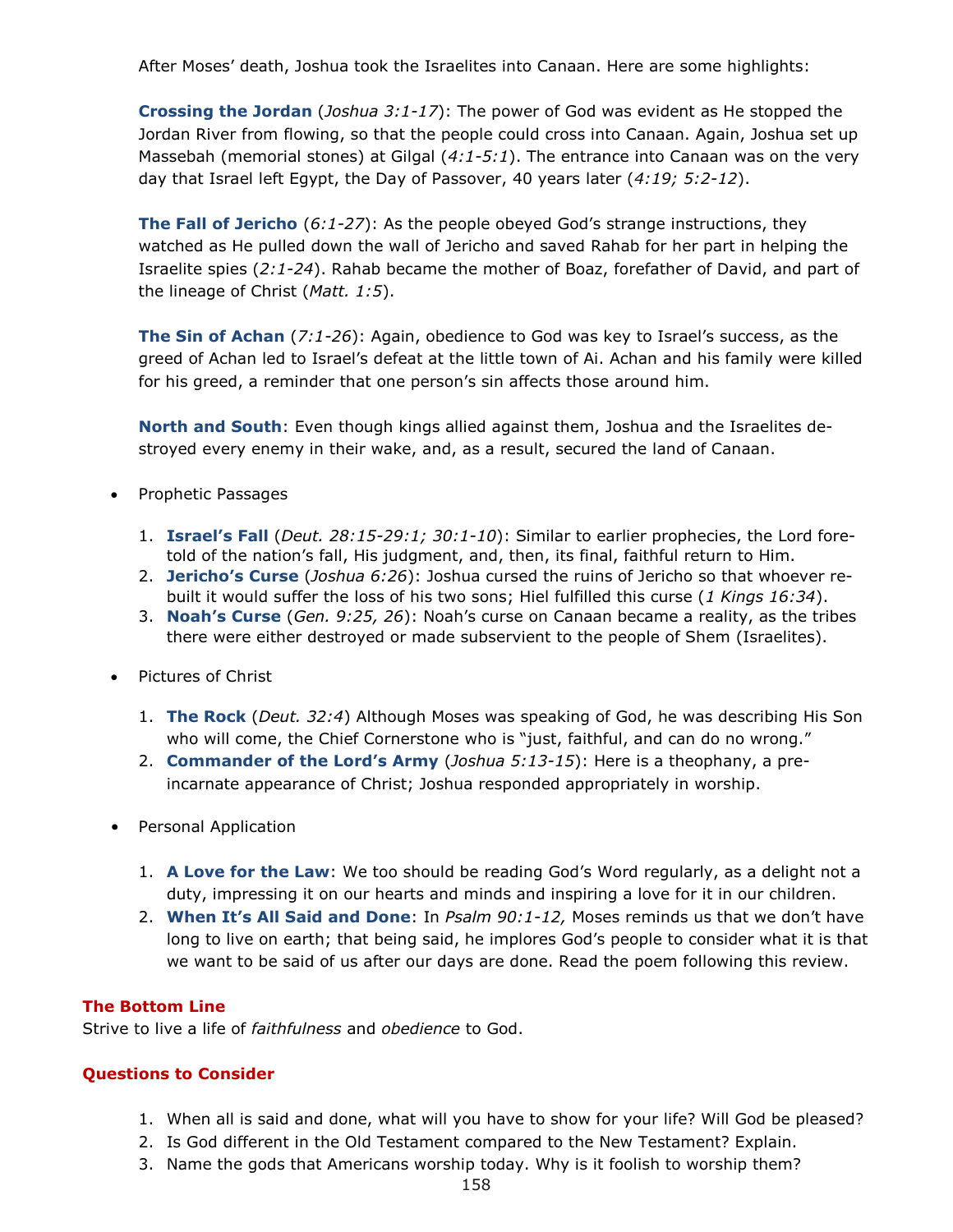# **What Will You Have to Show?** BiAY.org

For all the years God's given thee, With little time to go, Have you wondered what He'll see? What will you have to show?

Will wealth be all you've lived here for? Will health be all you know? Will you be marked by quests for more? What will you have to show?

Will length of days be evident? Will ducks be in a row? Will time be well and wisely spent? What will you have to show?

Have you made a difference here? Have you more seeds to sow? When death has dried each fallen tear, What will you have to show?

Have you served your faithful Lord? Or have you more to grow? Have you His kindness oft' ignored? What will you have to show?

Your deeds will fade along the way; Your words will melt like snow. When all you are has passed away, What will you have to show?

When all is spoken, all is done, And it's time for you to go, When heaven's gates are finally won, What will you have to show?

What will you have to show When heaven's Judge you meet? You knew Him as your Savior, though You hid Him on the street.

Your life with Him a secret kept; Not one would ever know. You had one life to live except What will you have to show?

*Written by Aaron Ferguson*

### *Psalm 90:10, 12*

"As for the days of our lives, they contain seventy years, or if due to strength, eighty years, yet their pride is but labor and sorrow, for soon it is gone and we fly away. So teach us to number our days, O Lord, that we may present to You a heart of wisdom."

#### *Ephesians 5:15-17*

"Therefore, be careful how you walk, not as unwise men but as wise, making the most of your time because the days are evil. So then do not be foolish but understand what the will of the Lord is."